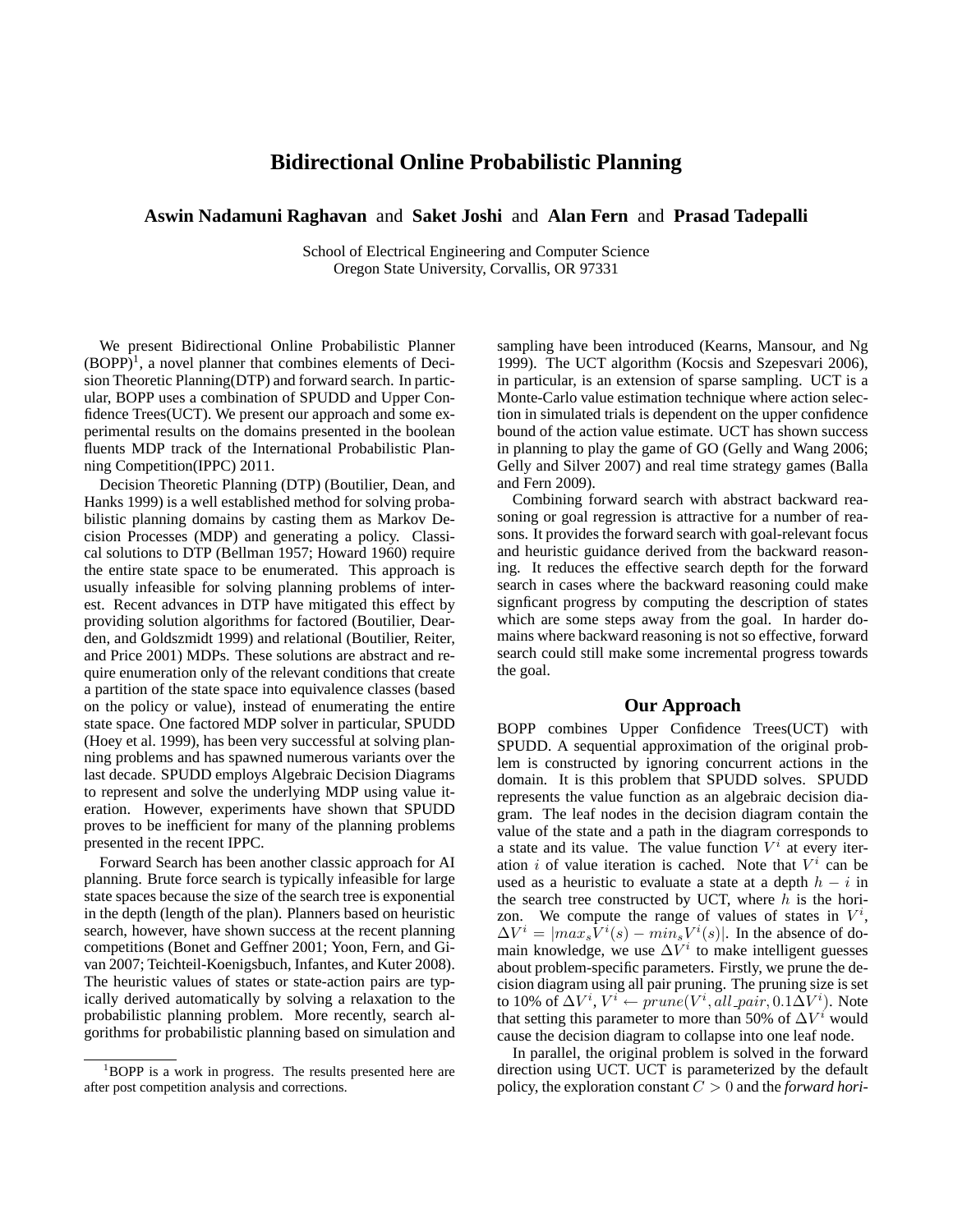*zon*  $0 \leq f_h \leq h$ , where h is the horizon of the problem. In the bandit phase, action values are computed as a sum of two terms corresponding to exploration and exploitation. The relative weight of the exploration term is controlled by C. In practice, this constant has to be tuned for a given domain. As a rule of thumb,  $C$  can be set to the difference between the maximum and minimum expected reward per episode. Let  $C<sup>i</sup>$  denote the value of C at a depth i in the search tree. We set  $C^i = \Delta V^i$ . When an unexplored state is encountered, the default policy is followed until the forward horizon. The resulting state is evaluated using the corresponding value function.  $V_{tree}(s, d) = evaluate(s, V^{h-d})$ . If  $V^{h-d}$  is unknown, the most recent value function is used instead. Thus SPUDD provides UCT with a much needed fringe heuristic, especially in domains with sparse rewards. It also allows us to fix the number of decisions taken using the default policy. The parameter  $f<sub>h</sub>$  can be considered as controlling the bias-variance tradeoff. A large value of  $f_h \sim h$  would lead to high variance trajectories while following the base policy. A low value of  $f<sub>h</sub>$  introduces bias towards the SPUDD value function. Given the time contraints of the IPPC  $f_h$  also needs to be tuned such that a sufficiently wide search tree can be built quickly. In domains with exogenous events such as SysAdmin it might even be reasonable to restrict the length of default trajectories.

## **Experimental results**

The IPPC 2011 consists of eight domains with ten problem instances per domain. The instances are ordered by difficulty in terms of number of objects and/or the degree of randomness. For example, in the SysAdmin domain problems are ordered by the number of computers and the failure probability of each computer. A total time of 24 hours is divided uniformly among the domains. BOPP is parameterized by the default policy  $\pi_{default}$  and forward horizon  $f_h$  (Other parameters are set as defined in the preceding section). We would like  $f<sub>h</sub>$  to be a function of the problem horizon and some measure of progress in SPUDD. This might not be practical as the horizon can be arbitrarily large(even unknown in some cases).

We first show the usefulness of truncated default trajectories. Figure 1 shows the average reward obtained in the domain of traffic MDP using  $\text{UCT}(\pi_{RANDOM}, f_h = 10)$ and UCT( $\pi_{RANDOM}$ ,  $f_h = h$ ), where h is the horizon. The effect of truncating the rollouts seems to be beneficial. Simulations are time consuming in this domain and the instances are such that a lookahead of more than ten is not necessary. Figure 2 shows the average reward in the skill teaching domain presented in IPPC 2011 with parameters BOPP( $\pi_{RANDOM}$ ,  $f_h = 1$ ). We can see the scalability of BOPP as compared to SPUDD. In this domain, the performance comes mainly from UCT. Figure 3 shows the average reward for the SysAdmin domain. In this domain SPUDD seems to be the driving force.

In general, UCT and SPUDD exhibit different strengths and weaknesses, and their combination seems like a promising approach to improve upon both of them. We found that BOPP works better than either approach in all the domains of IPPC. More experiments are needed to evaluate BOPP



Figure 1: Effect of truncated trajectories



Figure 2: Scalability of BOPP as compared to SPUDD

further and improve its performance especially in domains where both UCT and SPUDD perform poorly.

## **References**

Balla, R., and Fern, A. 2009. UCT for tactical assault planning in real-time strategy games. In *Proceedings of the International Joint Conference of Artificial Intelligence*, 40–45.

Bellman, R. 1957. *Dynamic Programming*. Princeton University Press, Princeton, NJ.

Bonet, B., and Geffner, H. 2001. Planning as heuristic search. *Artificial Intelligence* 129(1-2):5–33.

Boutilier, C.; Dean, T.; and Hanks, S. 1999. Decisiontheoretic planning: Structural assumptions and computational leverage. *Journal of Artificial Intelligence Research* 11:1–94.

Boutilier, C.; Dearden, R.; and Goldszmidt, M. 1999. Stochastic dynamic programming with factored representations. *Artificial Intelligence* 121(1-2):49–107.

Boutilier, C.; Reiter, R.; and Price, B. 2001. Symbolic dynamic programming for First-Order MDPs. In *Proceed-*